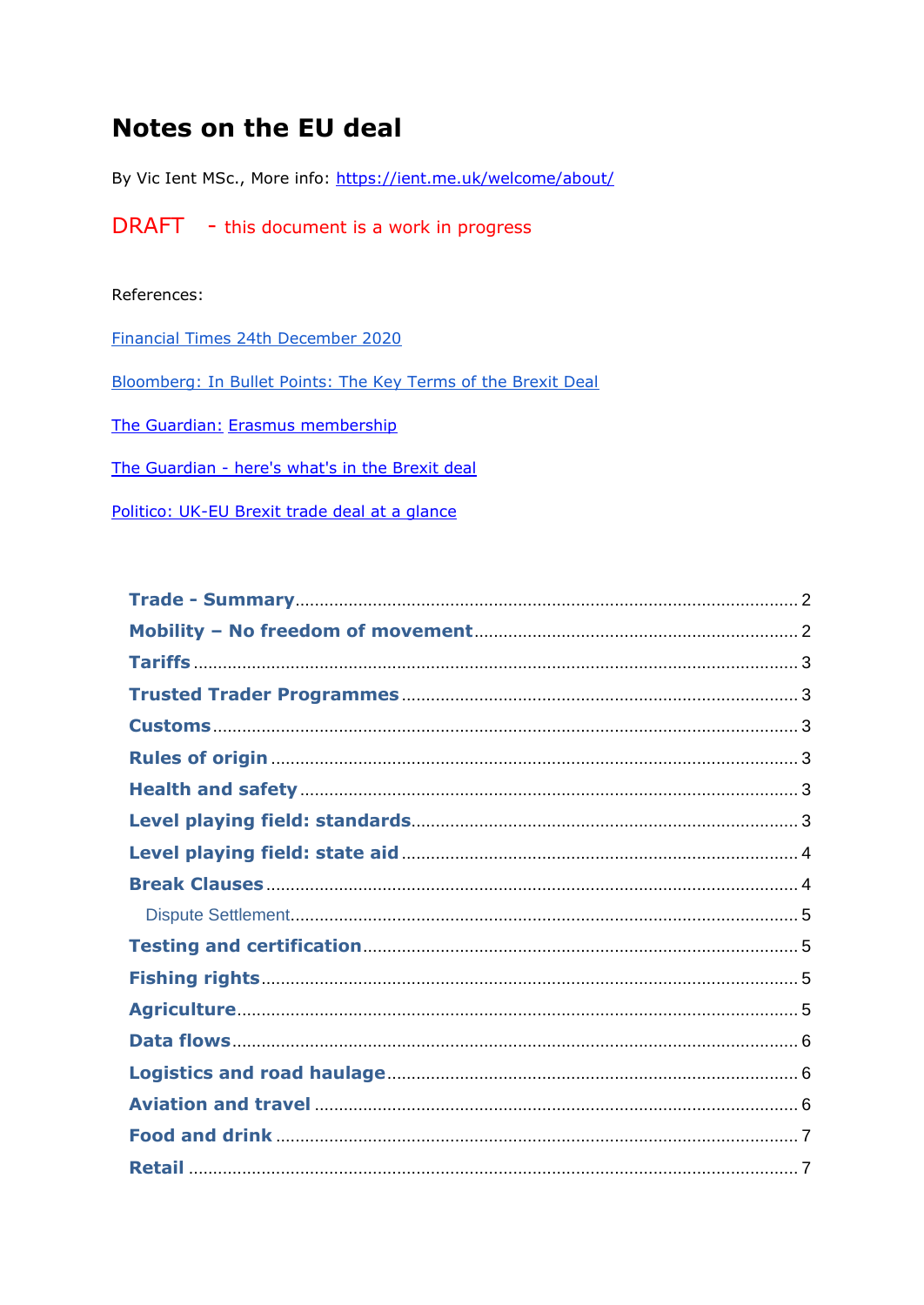### **Trade - Summary**

The agreement ensures that most goods traded between the EU and UK won't face new tariffs or quotas. However, British exporters will face new regulatory hurdles that will make it more costly and burdensome to do business in Europe. The EU and UK may pursue tariffs and other sanctions according to rules established at the World Trade Organization (WTO).

It will be possible to self-certify goods to show compliance with the rules. However, there will be fresh paperwork and procedures for exporters. In a separate agreement, the EU granted the UK so-called third-country listing, confirming the UK has met the necessary animal health and biosecurity standards required to export live animals and animal products to the EU.

# **Mobility – No freedom of movement**

UK nationals no longer have the freedom to work, study, start a business or live in the EU. Visas will be required for stays over 90 days.

Employees seconded to the EU on business can stay for up to 3 years if they are managers and specialists and up to one year for trainee employees. Those on short-term business will need a work permit and may stay for a period of up to 90 days in any 12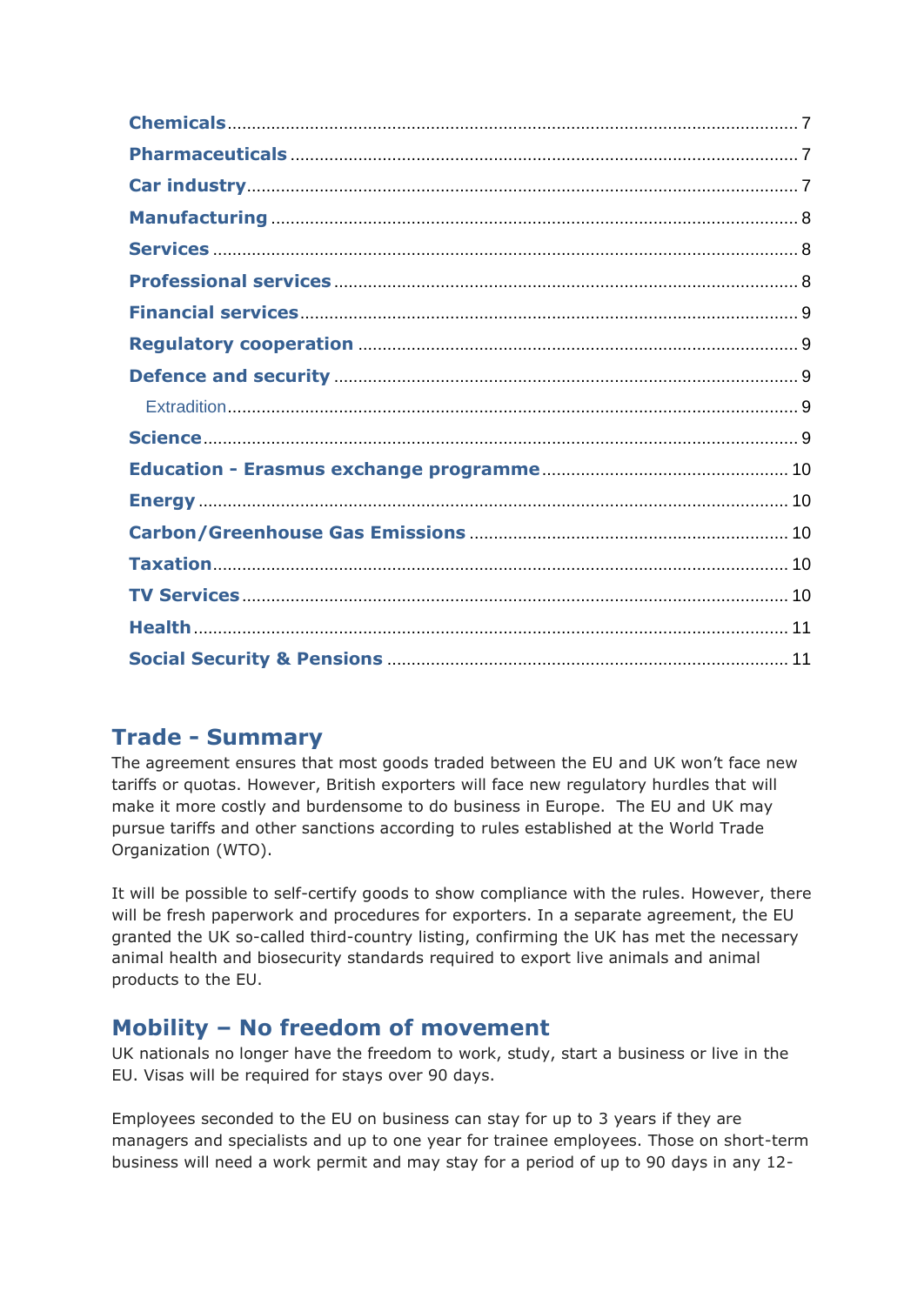month period. Under the deal, reciprocal arrangements have been made "to facilitate short-term business trips and temporary secondments of highly-skilled employees".

There are provisions for UK companies and individuals to have "legal certainty and administrative clarity they need to continue engaging in business activity and delivering services in the EU when the transition period ends." The parties have also agreed not to impose work permits on business visitors for establishment purposes.

# **Tariffs**

Tariff-free and quota-free access to one of the world's biggest markets is the backbone of the Brexit deal and goes beyond the EU's deals with Canada or Japan.

### **Trusted Trader Programmes**

There will be mutual recognition of trusted trader programmes. This means UK producers will have to comply with both UK and EU standards.

#### **Customs**

Both sides pledge to limit customs red tape, including through programs for trusted traders known as Authorized Economic Operators (AEOs have benefits including fewer controls). "Bespoke" measures including cooperation at "roll-on roll-off" ports such as Dover and Holyhead in Britain are also foreseen, according to the UK, while the EU refers to specific "facilitation arrangements" for wine, organics, automotive, pharmaceuticals and chemicals.

### **Rules of origin**

New rules require the UK to self-certify the origin of its exports to the EU. Certain products that contain a high threshold of inputs from outside the EU and UK may face new tariffs. A product would only attract tariffs under the agreement if more than 40% of its pre-finished value was either not of British origin or from a non-EU country. UK 'products' with content from countries such as Japan and Turkey, with whom the UK and the EU have a trade agreement, will not be counted as British input.

#### **Health and safety**

The EU will require UK agri-food exporters to provide health certificates and undergo sanitary and phyto-sanitary controls at border inspection posts.

### **Level playing field: standards**

The deal commits both sides to upholding their environmental, social, labour and tax transparency standards to make sure they don't undercut each other. The British say the deal doesn't include a ratchet mechanism that would force it to stiffen its rule in lockstep with the EU. Either side will be able to impose tariffs if they diverge too much; subject to arbitration. European companies unhappy about any British government subsidies to rivals could ask UK courts to examine if they are unfair.

There will be a review after 4 years to ensure the level playing field is working. If either side drags their feet on agreeing a new floor for standards, the other may apply tariffs subject to the approval of an 'independent arbitration panel'.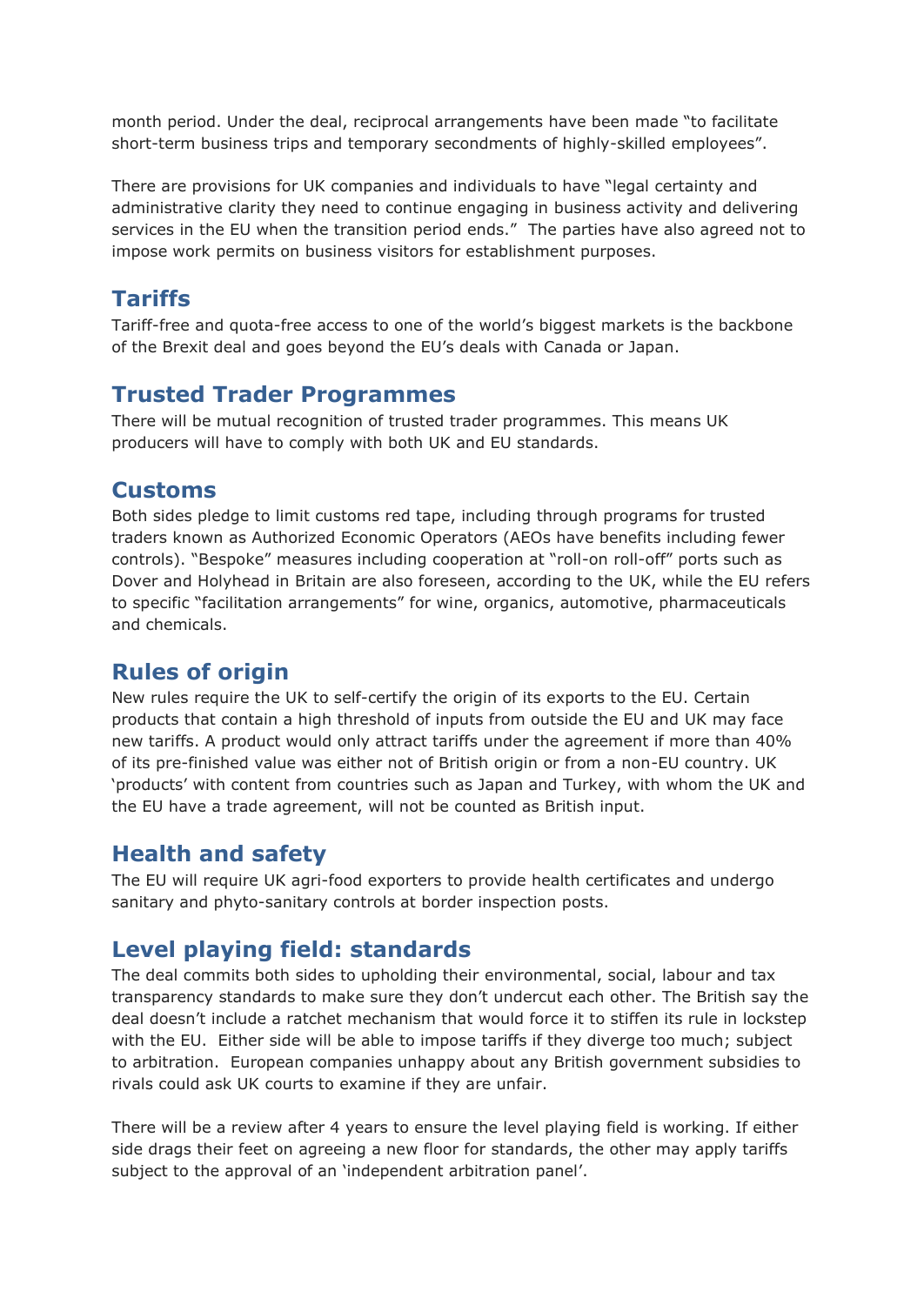# **Level playing field: state aid**

Companies in the EU will be able to challenge state aid awarded to UK rivals in Britain's national courts if they feel it violates common principles set out in the trade deal. British companies will enjoy equivalent rights in the EU. Britain also agreed to set up an independent state-aid authority, although the deal does not require the UK to have an "ex ante" regime that will vet subsidies before they are granted. Either side would also be able to unilaterally impose tariffs to counter the effect of trade-distorting subsidies, although the other party could then call for accelerated arbitration. No set limit for how much state help is problematic, this is taken on a "case-by-case" basis.

A "rebalancing mechanism", governed by arbitration, will allow either side to impose tariffs should it be determined that their businesses were at an unfair disadvantage. Crucially for the UK, the system does not rely on EU law or the European Court of Justice. Both the EU and the UK will need an independent authority to check state subsidies. Courts must be able to order repayment of any illegal subsidies.

One of the biggest sticking points in the talks was the EU's insistence on an "evolution clause", or "equivalence mechanism". This would have allowed the EU to unilaterally apply tariffs on UK goods in the event of standards diverging over time. If one side upgraded their rulebook, the other would have to follow, or face consequences. In the end, compromise was reached. The deal provides for a review and "rebalancing" clause, which allows either side to initiate a formal review of the economic parts of the deal, including the minimum level of standards.

The EU had insisted the UK align with its state aid rules. The EU was concerned that the UK would seek to find a competitive advantage through subsidies. The UK successfully killed off this idea. The UK will set up its own subsidy regime. The new domestic enforcement body can make decisions over whether state aid has distorted trade after the subsidy has been granted. However, the UK will have to ensure that its subsidy regime respects key principles set out in the Treaty. The deal also allows both parties to adopt remedial measures if there is evidence that the domestic enforcement body has failed to uphold the shared principles.

#### **Break Clauses**

The trade deal could be reopened if the two sides cannot resolve a dispute, or want to change the terms of the agreement, according to people familiar with the matter. One of the biggest stumbling blocks in the negotiations was the question of how to settle disputes over trade in future. The mechanism is likely to work like this:

- Either side can hit the other with tariffs in particular areas if they think they are justified under the terms of the agreement.
- If one side thinks the other is being unfair on such tariffs, they can take the issue to an arbitration panel, which is independent and will not be the European Court of Justice
- Individual chapters of the trade agreement can be reopened to renegotiate particular areas where there are disputes.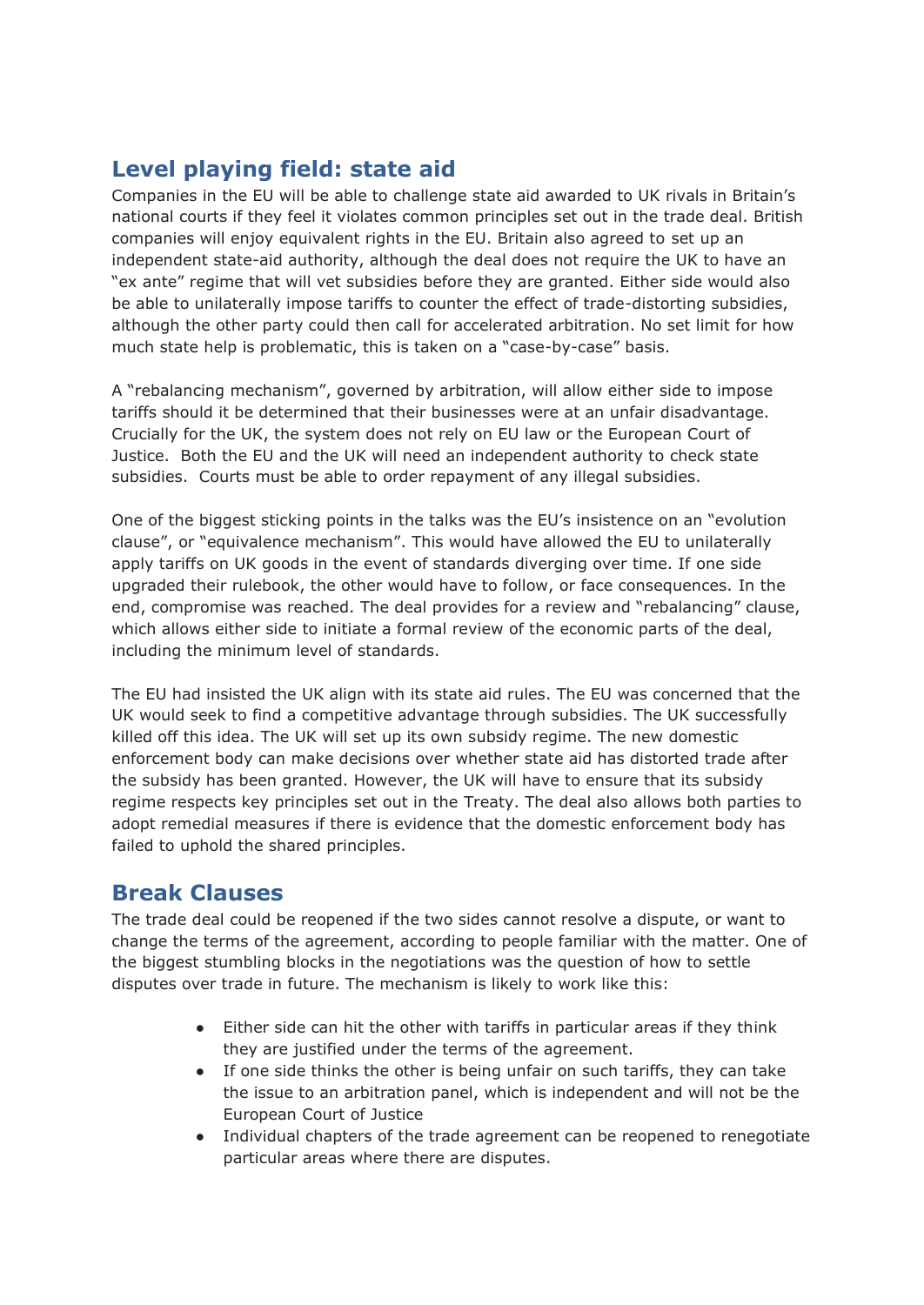● A nuclear option will be available to terminate the whole trade deal if it's not working out, but the security agreement would stay in place.

#### Dispute Settlement

Disputes on the deal must be negotiated between the EU and the UK with no role for the EU courts, according to a UK reading of the agreement. An 'arbitration panel' may rule on some areas and can order one side to resolve the problem or offer compensation. Failure to do so allows the other side to "suspend obligations" which could mean blocking some access or cooperation. If there is a "serious economic, societal or environmental difficulty," either side can react with timelimited measures.

If either party feels trade is being distorted, it can take measures after consultation. An arbitrage panel would meet within 30 days and adjudicate. If the measures were later seen to have been deemed erroneous or excessive, the aggrieved party would be able to take compensatory measures.

# **Testing and certification**

The absence of a mutual recognition agreement means UK regulatory bodies won't be able to certify products for sale in the EU, a potentially big barrier to trade.

# **Fishing rights**

The UK now leaves the Common Fisheries Policy.

EU fishing fleets will have a five and a half-year transition period with guaranteed access to UK waters. After that, access will depend on annual negotiations. During the transition, EU fishing rights in UK waters — currently worth about  $\epsilon$ 650m per year — will be reduced by 25%, with British quotas increased by a corresponding amount. The shift will boost UK boats' current share of fishing rights in British waters from about a half to two-thirds. After the transition, access to waters will depend on annual negotiations, such as those the EU already has with Norway. But the EU will have some leverage: should the UK revoke access, it will be able to take compensatory measures, including hitting UK fish exports with tariffs, and even shutting the UK out of its energy market.

The EU vessels that fish 6 to 12 nautical miles from the British coastline will be able to continue during the transition, but access will be negotiated on an annual basis after that. Should access be denied to either side, the other may seek compensation or apply tariffs in a proportionate way.

### **Agriculture**

Trade of farm goods will benefit from the zero-tariff, zero-quota terms between the two sides. However, there will be new requirements at the border, adding costs and hurdles for shippers. The lack of levies is welcome for the agriculture and fishing sector, as some meat and dairy products would have faced taxes topping 40% under WTO terms, the EU's summary said. Extra checks: "UK agri-food consignments will have to have health certificates and undergo sanitary and phyto-sanitary controls at Member States' border inspection posts," the EU says. The UK summary notes that both sides will be able to maintain their own sanitary standards going forward.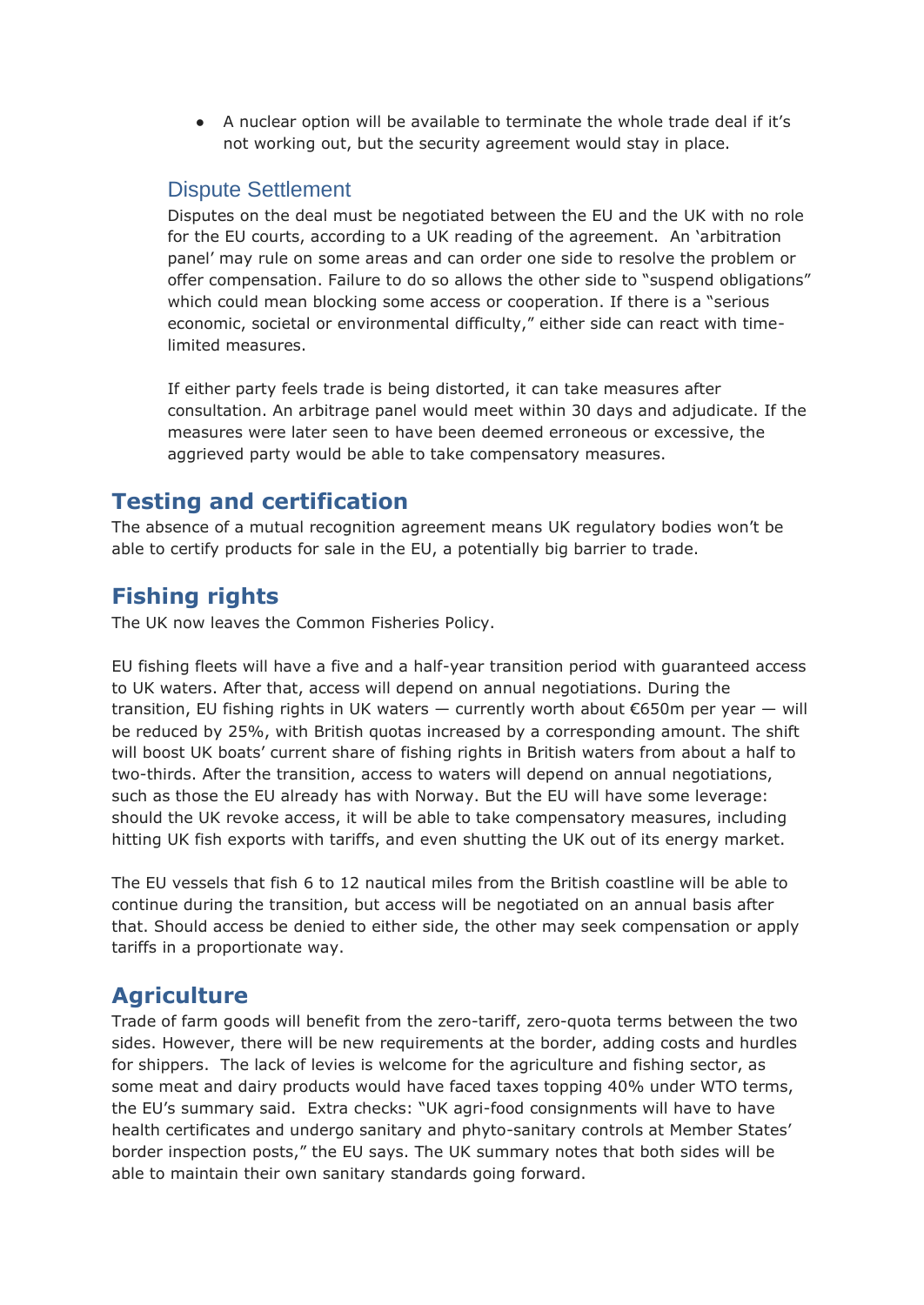Organic products: There will be an equivalence agreement allowing for foods certified organic in one market to be recognized in the other, the UK said.

#### **Data flows**

The Brexit deal includes a temporary solution to keep data flowing between the EU and UK until the bloc has adopted a data adequacy decision, according to EU officials and a UK summary of the agreement. This period will last a maximum six months, or end as soon as the EU's data adequacy decision has been finalized, which could happen in early 2021, EU officials said. Both sides also committed to upholding high levels of data protection standards, which would include data-adequacy decisions from both sides.

The trade agreement **does not** contain a section covering the vast flow of personal data between the UK and EU which will be concluded in a separate "adequacy" decision due in early 2021. But the trade deal does cover data flows in specific areas of law enforcement and police co-operation between the two sides. A senior EU official said the broader data adequacy decision — which is unilaterally granted by Brussels — could be concluded in the "coming weeks". If granted, it would mean that the EU in effect recognises UK data protection standards as equivalent to its own to allow for the free flow of personal information of EU and UK citizens that underpins the digital economy.

#### **Logistics and road haulage**

For British hauliers the deal contained mixed blessings. The two sides recognised the validity of each others' licences and permits and included full transit rights, allowing drivers to cross multiple countries in order to drop a load. This will enable Irish lorries to use the UK as a "land-bridge" to deliver goods into the EU. However, the agreement limits British truckers to a single drop-off and a single pick-up when in Europe, a significant downgrade from EU membership, under which drivers could do three pick-ups inside an EU country before returning home.

#### **Aviation and travel**

The deal hinged on the UK remaining a member of the European Common Aviation Area. It allows flying rights between the EU and UK to continue, but UK carriers will not be able to fly between two points within the EU. This was expected, and airlines on both sides have set up foreign subsidiaries to continue current routes, allowing easyJet, for example, to fly between France and Italy. For travellers, visas will be required for visits of more than 90 days, and there may be additional passport checks.

The EU has stopped short of granting automatic recognition to British aerospace designs and products, according to a synopsis published by the UK government. Such recognition will be confined to minor changes until the EU "gains confidence in the UK's capability for overseeing design certification," the document says.

Hauliers will be allowed to continue to drive without special permits allocated in limited numbers to countries outside the EU.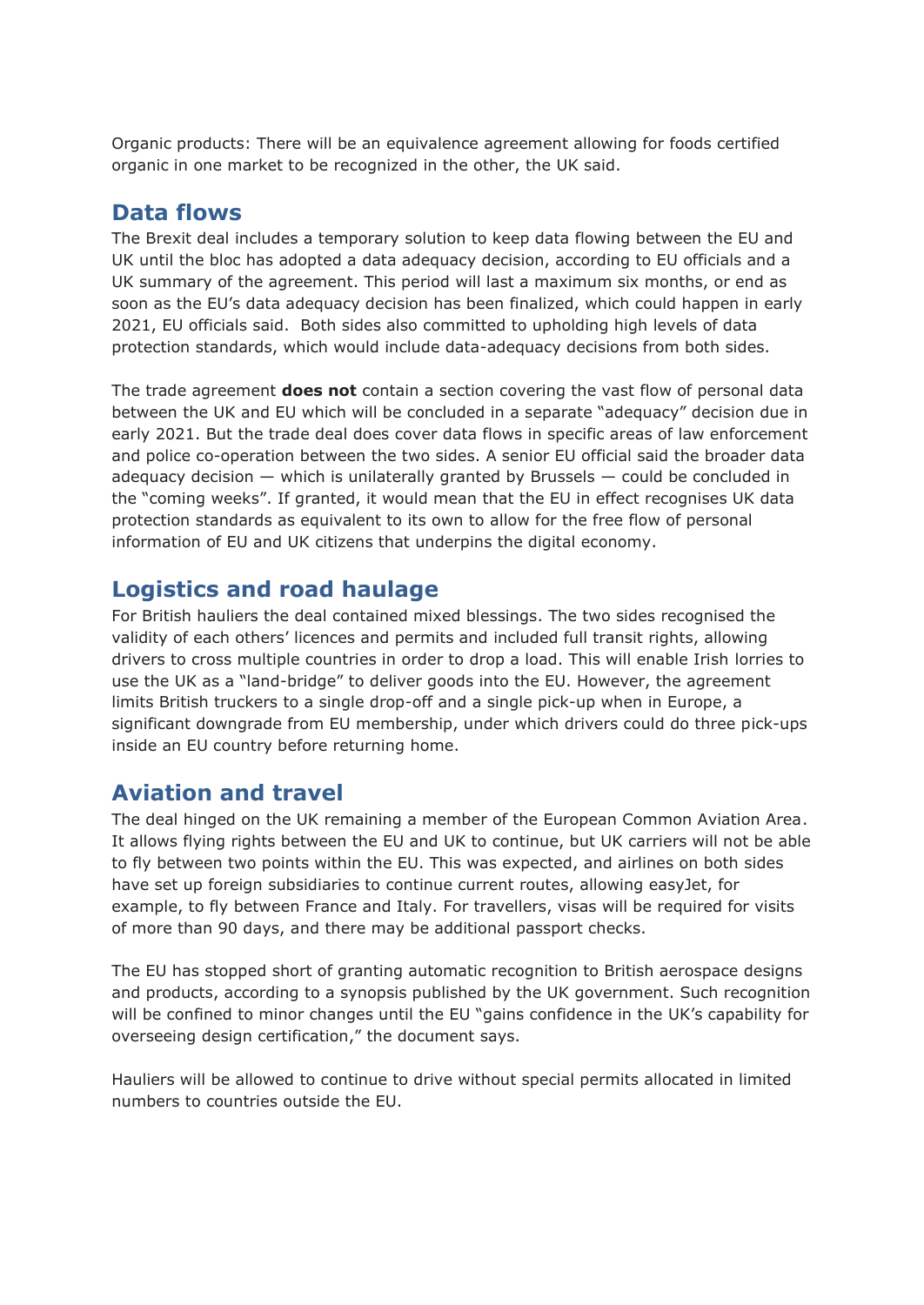### **Food and drink**

An overview published by the European Commission suggested the EU would immediately implement tough new checks on agri-food products, with no grace period. Still, food and farming businesses welcomed the deal but warned that leaving the customs union and single market in a week's time would still disrupt the food supply chain.

### **Retail**

The British Retail Consortium, which had estimated that tariffs in the event of a no-deal Brexit would add £3bn a year to the cost of food for UK consumers, said it welcomed the deal. "Given that four-fifths of UK food imports come from the EU, today's announcement should afford households around the UK a collective sigh of relief," said chief executive Helen Dickinson. However, she added that the zero-tariff agreement should be implemented as soon as possible and new ways needed to be found "to reduce the checks and red tape that we'll see from the January 1".

# **Chemicals**

The chemicals industry is among the most exposed to costs of new trading arrangements, with products that enter a large number of cross-border supply chains, from car paint to haircare products, food to pharmaceuticals. Steve Elliott, head of the Chemical Industries Association, welcomed the "zero-tariff" element of the deal, saving the industry up to £1bn in feared tariff costs, but continued to raise concerns about UK plans to duplicate the EU's Reach safety regime, in which UK companies had invested £500m in recent years. The CIA said that unless the UK government had secured access to costly product safety databases on which Reach was based, the industry faced a bill of more than £1bn in "unnecessarily duplicating that work for a new UK regime". Peter Foster

#### **Pharmaceuticals**

A key pharma industry goal — that tests and inspections for medicines carried out on one side of the English Channel should be considered valid on the other — has been only partially achieved. The agreement included "mutual recognition" clauses that should mean UK manufacturing facilities will "not need to undergo separate UK and EU inspections". However, initial indications on Thursday evening were that the deal did not appear to embrace another key industry demand: mutual recognition of the safety and quality tests. This would mean presale safety tests carried out on medicines in the UK will now need to be duplicated in the EU, causing delays for patients and additional costs.

# **Car industry**

The car industry warned that the deal would introduce "much more red tape and regulatory burden for the industry", which trades almost 3m vehicles a year between the EU and the UK. Cross-Channel trade in automotive parts accounts for almost €14bn. The UK has already conceded that the EU would not agree to taking a more flexible approach when it came to assessing whether UK cars manufactured with large amounts of non-UK components could qualify for zero-tariff access to the bloc under a trade deal. As a result, some cars may incur tariffs on entering the EU. However, the UK government said it had won concessions for batteries and electric vehicles that would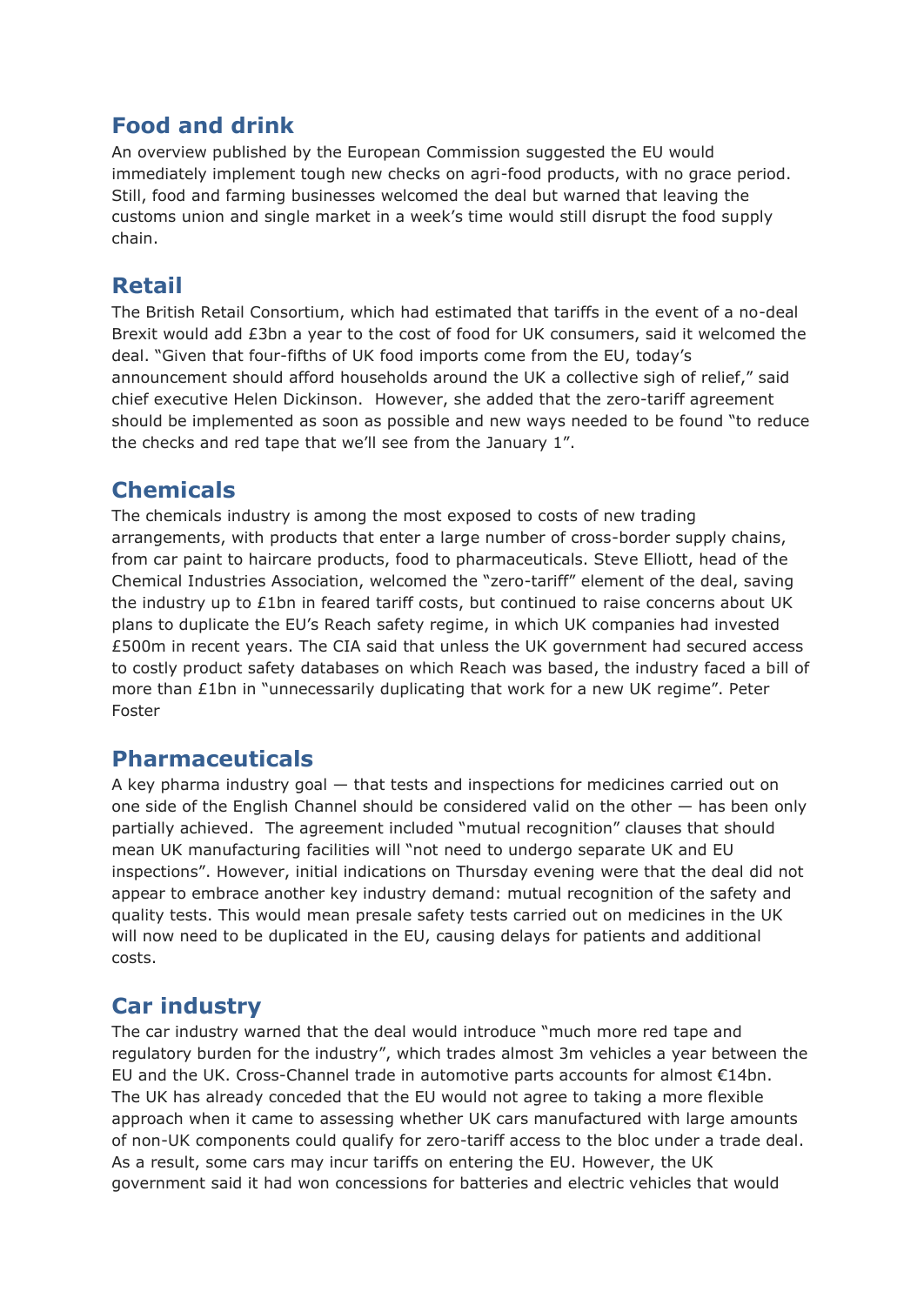ensure that British-made electric vehicles were at least eligible for preferential tariff rates.

# **Manufacturing**

The UK manufacturing sector welcomed the fact tariffs had been avoided that risked wiping out profits in the sector but warned that companies still faced border delays and the loss of mutual conformity assessment. This could mean two lots of certification and testing to meet both EU and UK standards, according to Stephen Phipson, chief executive of the manufacturers group Make UK. "This would add significant complexity and cost, for a sector that operates on fine margins," he said.

A so-called 'trusted trader scheme' — where qualified companies could speed through customs — was also welcomed, although companies said they would need to see details, given the costs of participating in the system. Far fewer companies in the UK have this "authorised economic operator" status than in Europe, given the costs, which means that it may end up benefiting larger groups with in-house experts over smaller operators.

#### **Services**

By quitting the single market, the UK lost some market access for trade in financial services. This is still the case since there is no provision for the sector in the agreement. More than 40 percent of the UK's exports to the EU are services, and the sector accounts for around 80 percent of the UK's economic activity.

For smaller contracts the two parties will be able to access one another's public procurement markets.

### **Professional services**

The deal means that there will no longer be automatic mutual recognition of professional qualifications, according to the EU's reading of the treaty.

"Doctors, nurses, dentists, pharmacists, vets, engineers or architects must have their qualifications recognized in each member state they wish to practice in," the EU said. This is a loss for the UK, which had wanted "comprehensive coverage" to ensure there were no "unnecessary" barriers to regulated services. However, the deal does still provide a "framework" for the recognition of qualifications, according to the UK's summary of the agreement.

Passporting, which allowed automatic access to the single market, is gone, as is a key ask from British business lobbying groups: Mutual Recognition of Professional Qualifications (MRPQs), the mechanism that allows workers such as doctors, engineers and architects to have their qualifications recognized across member states. This will not be simply rolled over.

The devil will be in the detail of the full document on MRPQs and other frameworks for recognition of standards. The short summary document from the EU on the deal says there will be: "Facilitations for short-term business trips and temporary secondments of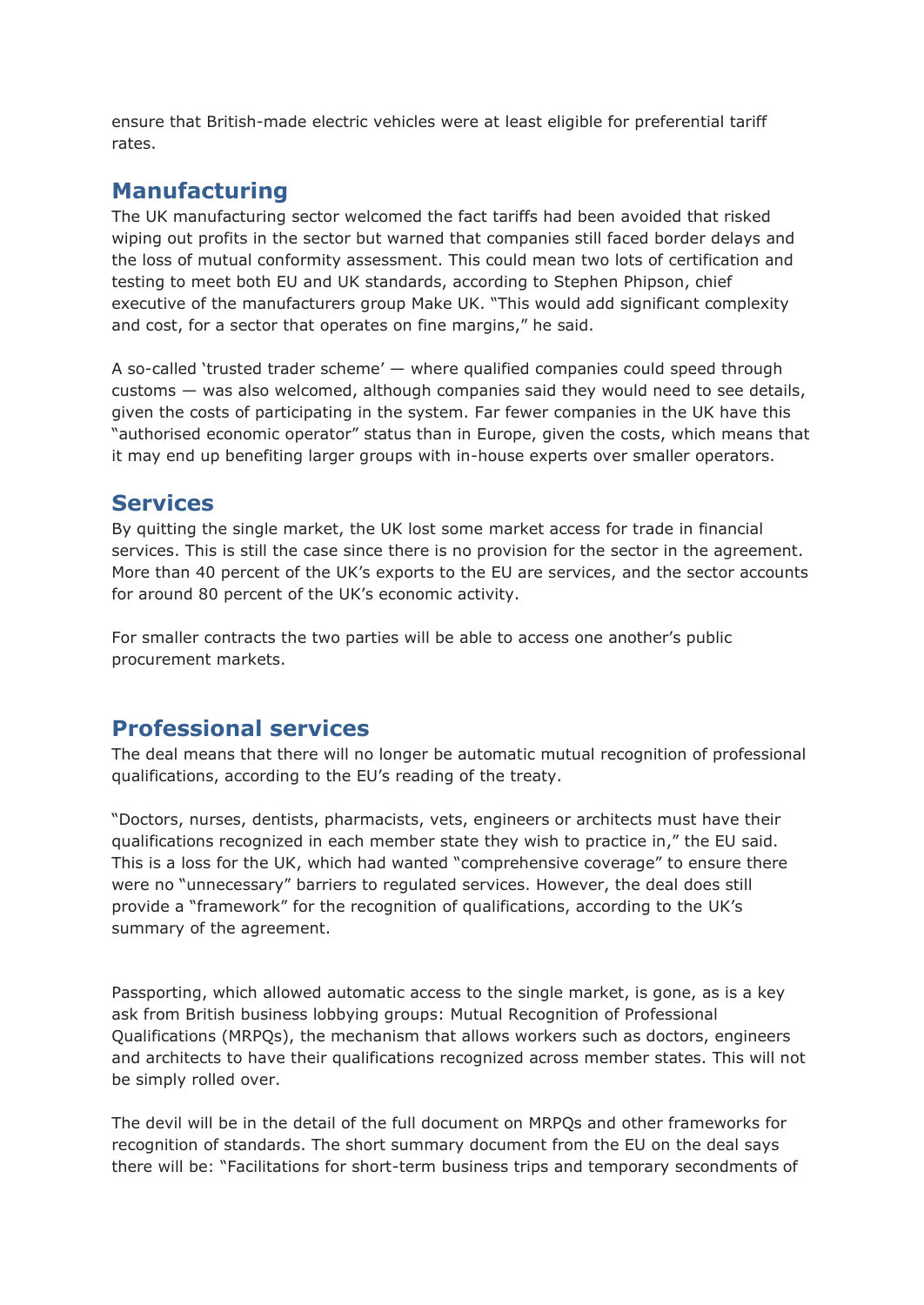highly-skilled employees." The UK side said: "From early 2021, the government will provide help and guidance to UK regulatory authorities and professional bodies" on how to make use of a framework for MRPQs within the deal.

### **Financial services**

The deal offers little clarity for financial firms. There is no decision on so-called equivalence, which would allow firms to sell their services into the single market from the City of London. The agreement only features standard provisions on financial services, meaning it doesn't include commitments on market access.

The UK and EU will discuss how to move forward on specific equivalence decisions. The European Commission, which is in charge of allowing access to the EU's market, said it needs more information from the UK and it doesn't plan to adopt any more equivalence decisions at this point. The deal offers little clarity for financial firms.

### **Regulatory cooperation**

The two sides made a joint declaration to support enhanced cooperation on financial oversight. They aim to agree on a Memorandum of Understanding by March.

### **Defence and security**

UK police and intelligence agencies will not have access to the EU's most sensitive realtime crime databases. However, British security services will still be able to see crucial air passenger data, criminal record information, and DNA, fingerprint and vehicle registration data, with ongoing access to so-called PNR and Prüm databases. This means they will still be able to work with EU allies on joint investigations into terrorism and all forms of organised crime. The UK will not participate in the European Arrest Warrant scheme, which allows swift extradition of criminals between EU countries. The UK also loses membership in Europol and Eurojust. The UK will maintain a "mechanism for access" to the Schengen Information System (SIS II), an automated database that shares police alerts on stolen goods and missing persons.

#### **Extradition**

The UK said there will be cooperation on extraditions to that between the EU and Norway and Iceland, "but with appropriate further safeguards for individuals beyond those in the European Arrest Warrant." Where extradition isn't possible, there will still be "a path to justice in every case" such as requiring EU countries to refer cases to prosecution.

#### **Science**

The UK will continue to participate in the EU's flagship €80bn Horizon Europe programme as a paying associate member for 7 years. It will also continue in Copernicus and Euratom.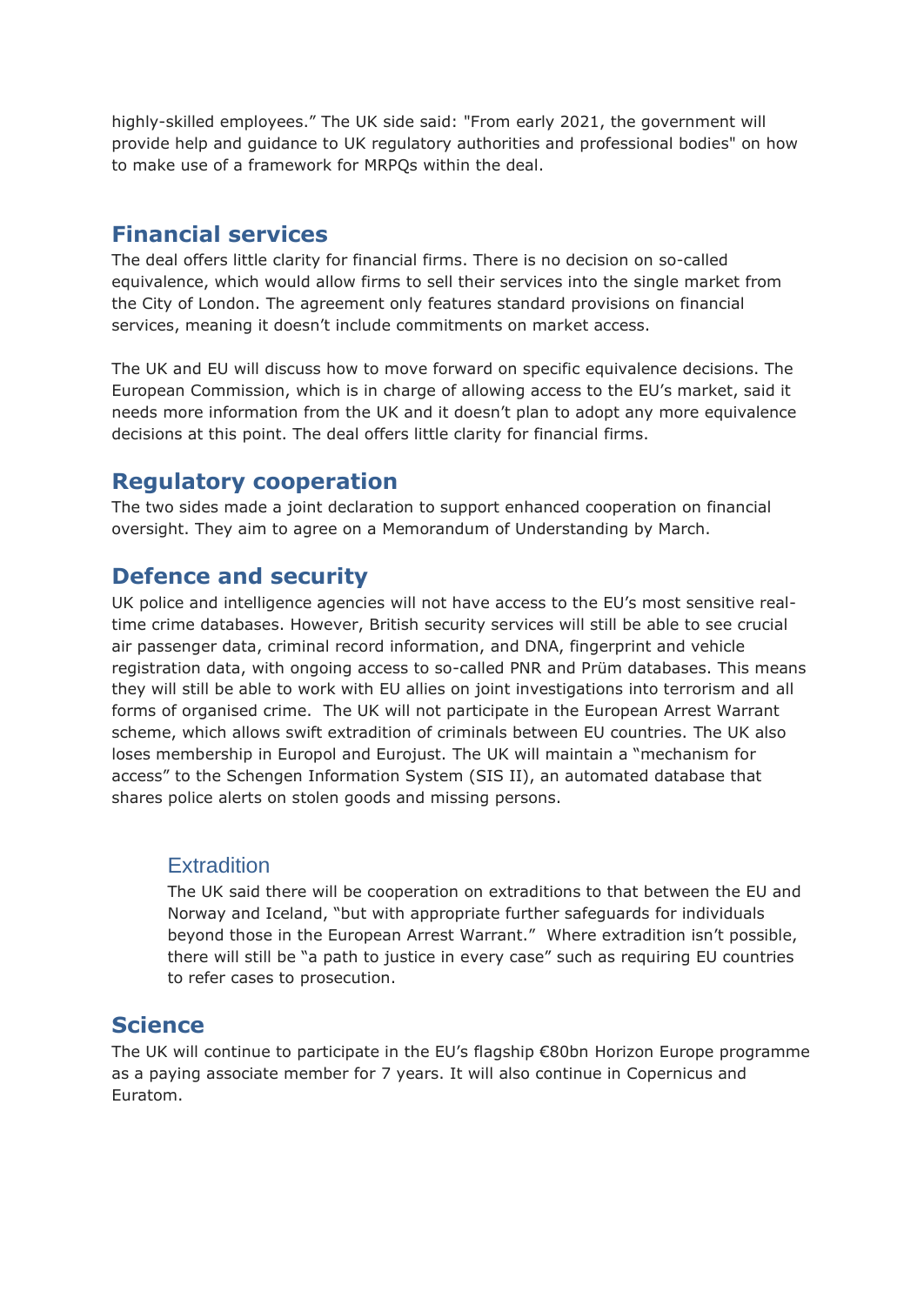#### **Education - Erasmus exchange programme**

Students and young people from Britain will no longer take part in the Europe-wide Erasmus exchange programme after the UK failed to reach agreement over its post-Brexit membership. The UK is to start its own scheme with "the best universities in the world".

The omission of Erasmus from the UK-EU deal ends a scheme that had offered student exchanges as well as school links, work experience and apprenticeships across Europe since 1987. Under the latest version of the scheme, Erasmus+, around 200,000 people have taken part including around 15,000 British university students each year.

The scheme already has non-EU countries in the scheme: <https://www.erasmusplus.org.uk/participating-countries>

The Irish government will fund students in Northern Ireland so they can access the Eramus scheme.

### **Energy**

The UK won't have access to the EU's internal energy market. This was expected but there will be new arrangements in place by April 2022 to make sure that trading is smooth and efficient on interconnectors -- huge power cables that run between the UK and Europe. The UK is a net importer of electricity and gets 8% of its power from the continent. As an island nation, making sure trading across these interconnectors is efficient is important to Britain. The deal includes guarantees on security of energy supply.

### **Carbon/Greenhouse Gas Emissions**

The UK is no longer part of the EU's emissions trading system but both sides agreed to cooperate on carbon pricing in future and "consider linking their respective systems." The UK-EU agreement would be suspended if either side breaches their commitments to the 2015 Paris Agreement on climate, according to the summaries.

The agreement also commits the two sides to cooperating on renewable energy and tackling climate change. The agreement can be suspended if either party breaches their commitments under the Paris climate accord. A separate agreement deals with nuclear energy cooperation.

### **Taxation**

There are no provisions constraining our domestic tax regime or tax rates," according to the UK Both sides pledge to "uphold global standards on tax transparency and fighting tax avoidance."

### **TV Services**

Britain's thriving TV and video-on-demand service providers will no longer be able to offer pan European services to European viewers unless they relocate part of their business to an EU member state.